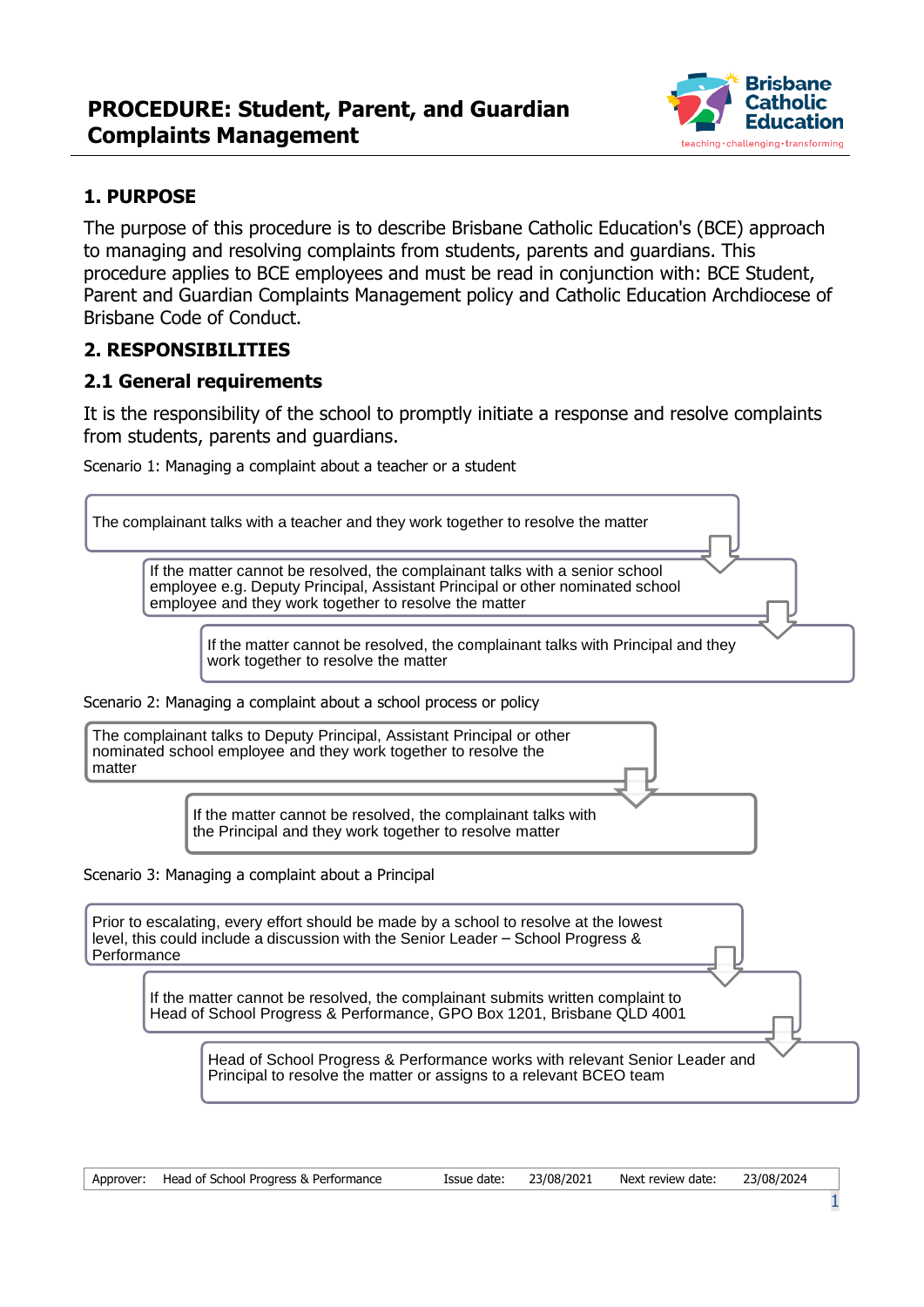If dissatisfied with the school's complaints processes, a complainant may submit a written request for a review to the Principal (see section 3.3. below).

The following diagram outlines the complaints handling process for BCE employees with responsibility for handling complaints from students, parents and guardians.

**Diagram:** Complaints handling process



See section 3.1. for details.

# **2.2 Roles and responsibilities**

| <b>Role</b>                                   | <b>Responsibilities</b>                                                                                                                                                                                                                                                                                                                                                                                                                                                                                                                                                                                                                                                                                                                                                                                                                           |
|-----------------------------------------------|---------------------------------------------------------------------------------------------------------------------------------------------------------------------------------------------------------------------------------------------------------------------------------------------------------------------------------------------------------------------------------------------------------------------------------------------------------------------------------------------------------------------------------------------------------------------------------------------------------------------------------------------------------------------------------------------------------------------------------------------------------------------------------------------------------------------------------------------------|
| Student, parent and guardian<br>(complainant) | work with the school to resolve the complaint<br>$\bullet$<br>provide the school with a clear description of the<br>$\bullet$<br>problem and desired outcome<br>provide all relevant information and documentation<br>$\bullet$<br>to the school when the complaint is made<br>understand that resolving complaints may take<br>some time<br>inform the school of changes affecting the complaint<br>cooperate in a respectful way with the school and<br>understand that unreasonable conduct may lead to<br>the complaint not being processed<br>if dissatisfied with the school's complaints processes,<br>$\bullet$<br>submit a written request for a review to the Principal<br>if complaining about the Principal, submit a written<br>$\bullet$<br>complaint to Head of School Progress &<br>Performance, GPO Box 1201, Brisbane QLD 4001. |
| Principal                                     | implement and maintain written processes about<br>$\bullet$<br>receiving, assessing, investigating, and otherwise<br>dealing with complaints made by students, parents<br>or guardians<br>ensure information on how to make a complaint is<br>$\bullet$<br>accessible to students, parents and guardians<br>maintain a register of complaints using the approved<br>$\bullet$<br>BCE complaints register template<br>initiate a response and resolve complaints promptly<br>$\bullet$<br>and communicate outcome to the complainant<br>when a complainant requests a review of a decision<br>by a school employee, review to assess the merits<br>of original complaint, processes used to resolve the<br>complaint and outcome decided                                                                                                           |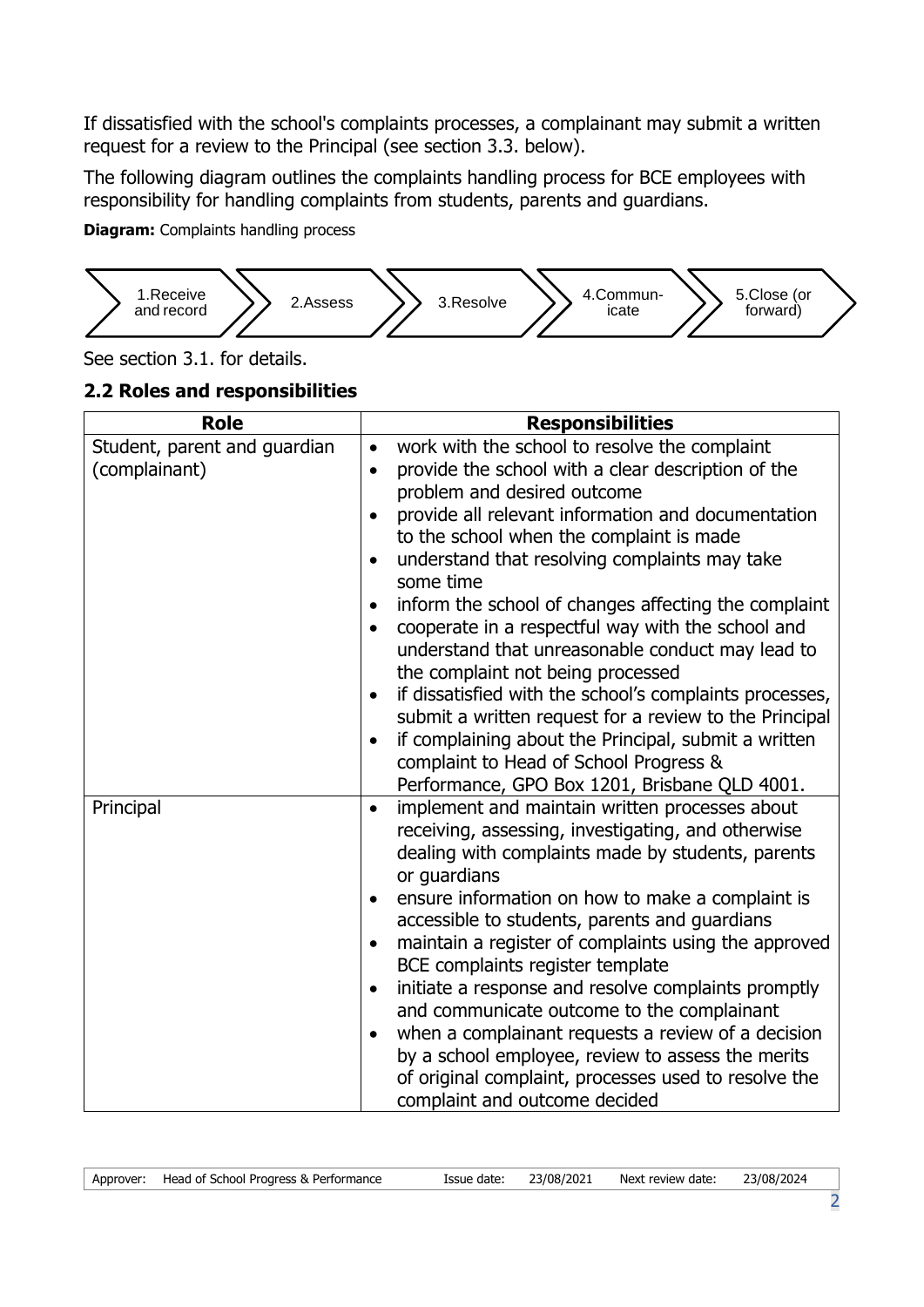| <b>Role</b>                              | <b>Responsibilities</b>                                                                      |
|------------------------------------------|----------------------------------------------------------------------------------------------|
|                                          | when a complainant requests in writing a review of<br>$\bullet$                              |
|                                          | a decision by the Principal, forward the written                                             |
|                                          | request to the Senior Leader - School Progress &                                             |
|                                          | Performance                                                                                  |
|                                          | for complaints about the Principal, request that the                                         |
|                                          | complainant submit the complaint in writing to Head                                          |
|                                          | of School Progress & Performance, GPO Box 1201,                                              |
|                                          | Brisbane QLD 4001                                                                            |
|                                          | liaise with the Senior Leader - School Progress &<br>$\bullet$                               |
|                                          | Performance on complex complaints                                                            |
|                                          | ensure written complaints are acknowledged in<br>$\bullet$                                   |
|                                          | writing as soon as possible                                                                  |
|                                          | ensure the school manages complaints in<br>$\bullet$                                         |
|                                          | accordance with BCE's Student, Parent and Guardian                                           |
|                                          | Complaints Management policy and this procedure.                                             |
| School employee                          | manage complaints in accordance with BCE's<br>$\bullet$                                      |
|                                          | Student, Parent and Guardian Complaints                                                      |
|                                          | Management policy and this procedure.                                                        |
| Senior Leader - School                   | ensure all actions in complaints management<br>$\bullet$                                     |
| Progress & Performance                   | conform to BCE's Student, Parent and Guardian                                                |
|                                          | Complaints Management policy and this procedure.                                             |
| Head of School Progress &<br>Performance | liaise with Senior Leaders - School Progress &<br>$\bullet$                                  |
|                                          | Performance on complaints about Principals, internal                                         |
|                                          | reviews of school management of complaints,                                                  |
|                                          | school-generated and complex complaints<br>liaise with School Operations and Programs Leads, |
|                                          | ٠<br>as required.                                                                            |
| School Operations and                    | lead on complaints redirected from external<br>$\bullet$                                     |
| Programs Leads                           | agencies as assigned by School Progress and                                                  |
|                                          | Performance                                                                                  |
|                                          | liaise with BCEO business teams and Head of School<br>$\bullet$                              |
|                                          | Progress and Performance, as required.                                                       |
| Complaints receiving officer             | direct the complainant to school (for complaints<br>$\bullet$                                |
| (BCEO only)                              | excluded under this procedure see the BCE Student,                                           |
|                                          | Parent and Guardian Complaints Management                                                    |
|                                          | policy)                                                                                      |
|                                          | capture, and maintain records of, complaints<br>$\bullet$                                    |
|                                          | escalated to BCEO                                                                            |
|                                          | record when a complaint is referred to a school<br>$\bullet$                                 |
|                                          | ensure written complaints are acknowledged in<br>$\bullet$                                   |
|                                          | writing as soon as possible                                                                  |
|                                          | participate in training as required.                                                         |
| BCE office employee                      | direct the complainant to school.<br>$\bullet$                                               |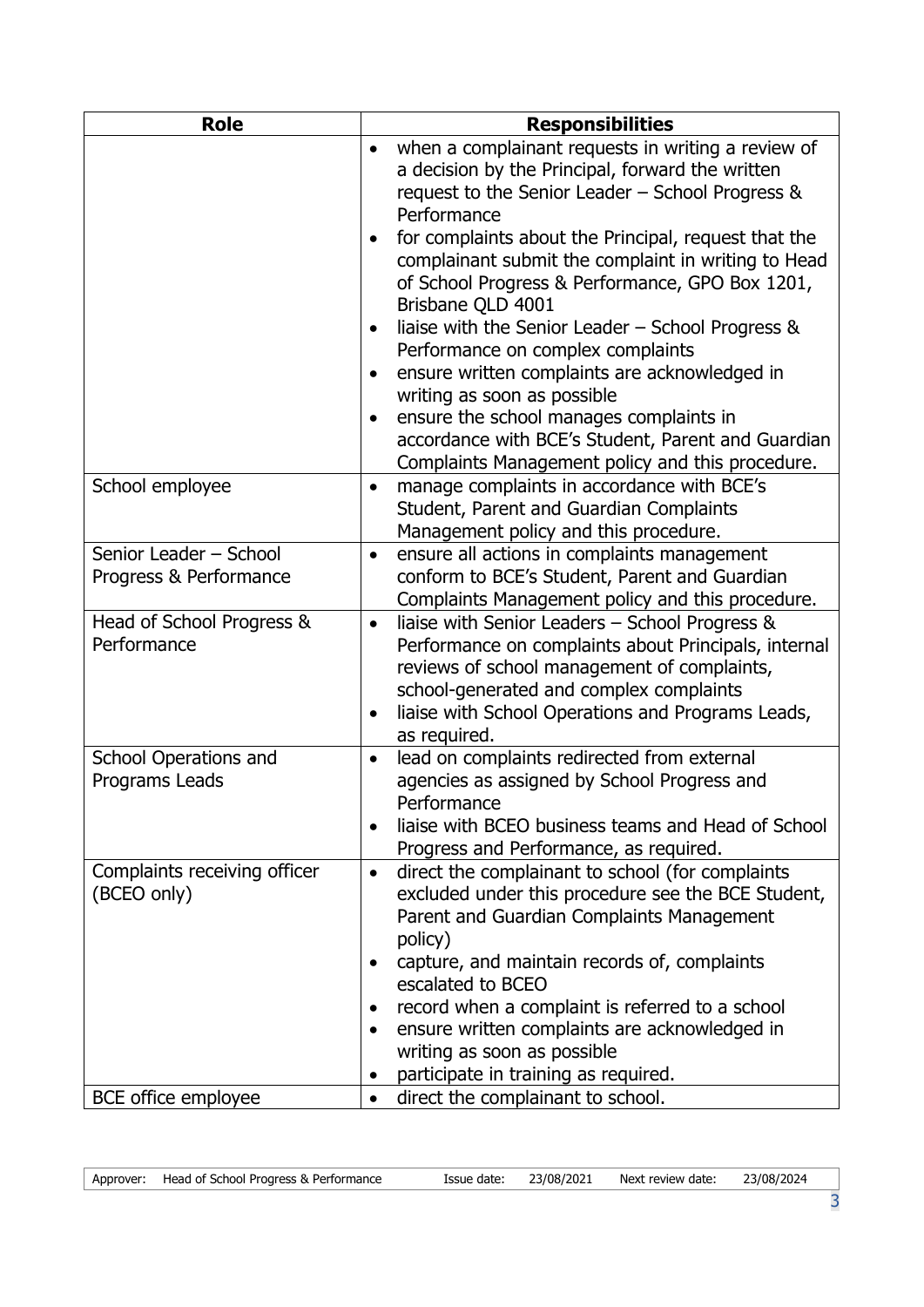# **3. PROCEDURE**

### **3.1 Complaints handling process**

### **Receive and record**

Determine if the complaint is a complaint or something else e.g., an issue or an enquiry. It is not a complaint when a student, parent or guardian:

- requests information e.g., about the school service or policy
- requests a change in a service or requests a new service from the school
- makes suggestions for improving a service from the school
- expresses a concern about a situation in the school
- provides feedback on the performance of the school.

Record the complaint. Complaints from students, parents and guardians must be recorded in the school's complaints register using the BCE approved complaints register (available on Spire). Complaint records must be secure to ensure protection of privacy.

Relevant details of the complainant, the complaint and desired outcome, must be recorded. Information recorded must be objective and factual.

Complaints about Principals, complex complaints and requests for internal review must be forwarded to the relevant Senior Leader – School Progress & Performance.

Complaints redirected from external agencies must be forwarded to the School Progress and Performance team for triaging and possible assigning to the School Operations and Programs Lead or other BCEO team, as required.

### **Assess**

Assessing a complaint can involve:

- clarifying the problem
- identifying causes and impacts
- gathering information
- talking to relevant employees.

### **Resolve**

Decide solution. Solutions include:

- providing explanations and reasons
- suggesting a compromise
- implementing specific actions
- referring the complainant to a different process
- making improvements.

Wherever possible, complaints must be resolved immediately at the point where the complaint is received. When resolved, the complaint is updated in the register and closed.

### **Communicate**

Communicate to the complainant the process used, progress made, outcomes decided and the reasons for the decision.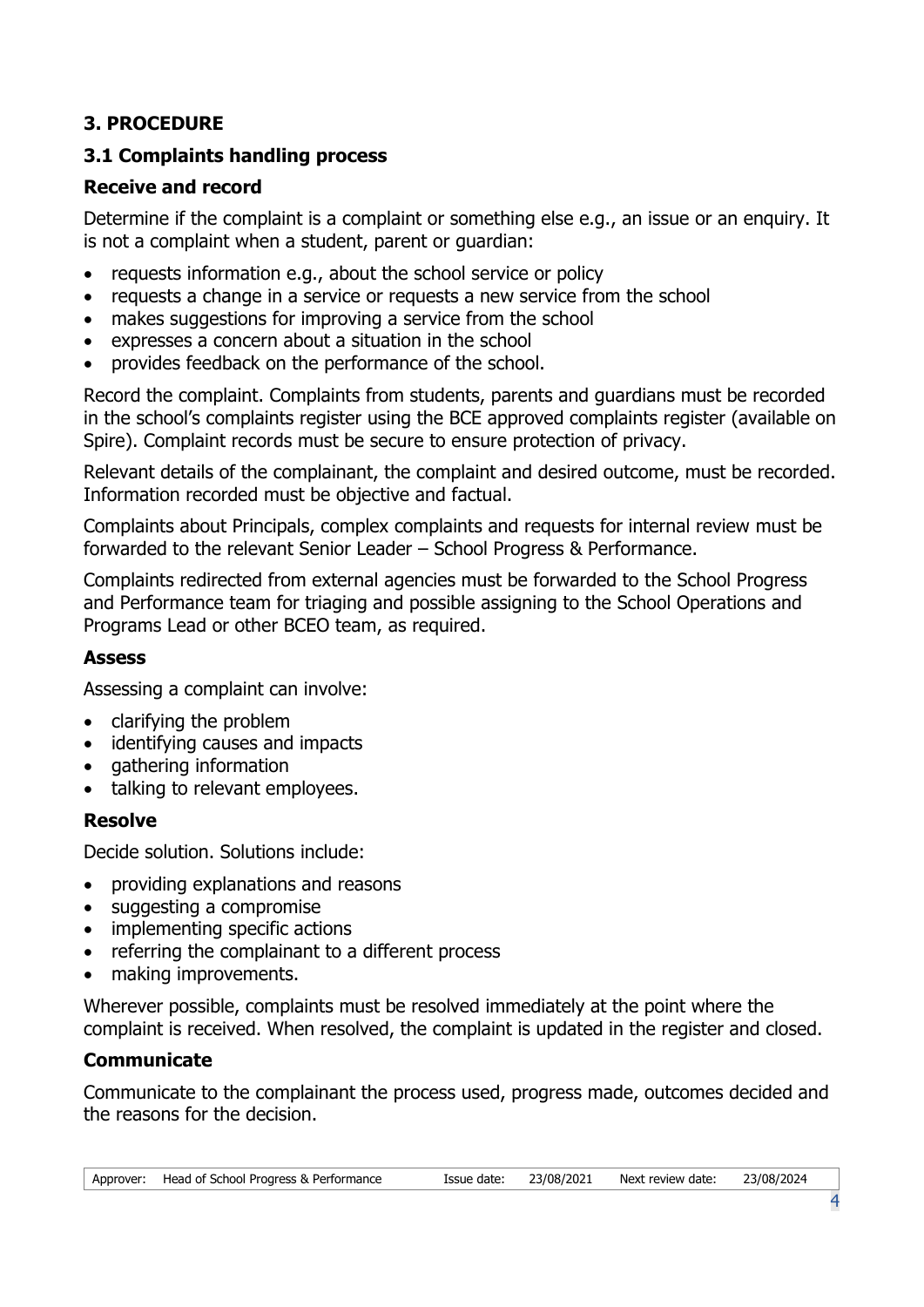# **Close (or forward)**

If resolved, close the complaint record in the complaints register. Record the outcome, including action to be taken and communications with the complainant. Then close the record.

### **3.2 Response times**

While the attempt will always be made to promptly initiate a response and resolve complaints, the time required to resolve a complaint will depend on the nature and complexity of the complaint, as well as employee availability.

As a guide:

- simple complaints and reviews may take up to 20 working days
- complaints requiring some assessment may take up to 45 working days
- complex complaints\* may take up to 90 working days or longer.

\*See section 3.4. below.

Receipt of written complaints or written requests for a review must be acknowledged by the receiving school or office as soon as possible.

These guiding timeframes apply during school terms. Additional time may be required if a complaint from a student, parent or guardian is submitted toward the end of a school term or outside of school terms.

The Principal must ensure these timeframes are communicated to students, parents and guardians to ensure understanding of the time required by the school to resolve complaints.

Complaints that identify a potential or actual breach of legislation may be subject to specific timeframes.

### **3.3 Internal review**

Internal reviews are only undertaken when a complainant submits a written request for a review to the Principal. An internal review assesses the merits of the:

- original complaint and
- process used by the school to resolve the complaint and
- outcome decided.

The result of the internal review will either:

- support the original outcome decided or
- propose a modified, or new, outcome.

### **Who performs an internal review**

The Principal reviews the complaint resolution of a school employee.

When a complainant submits to the Principal a written request for a review of a school employee's resolution or process used, the Principal must perform the internal review and communicate the result to the complainant.

The Senior Leader – School Progress & Performance coordinates review of the complaint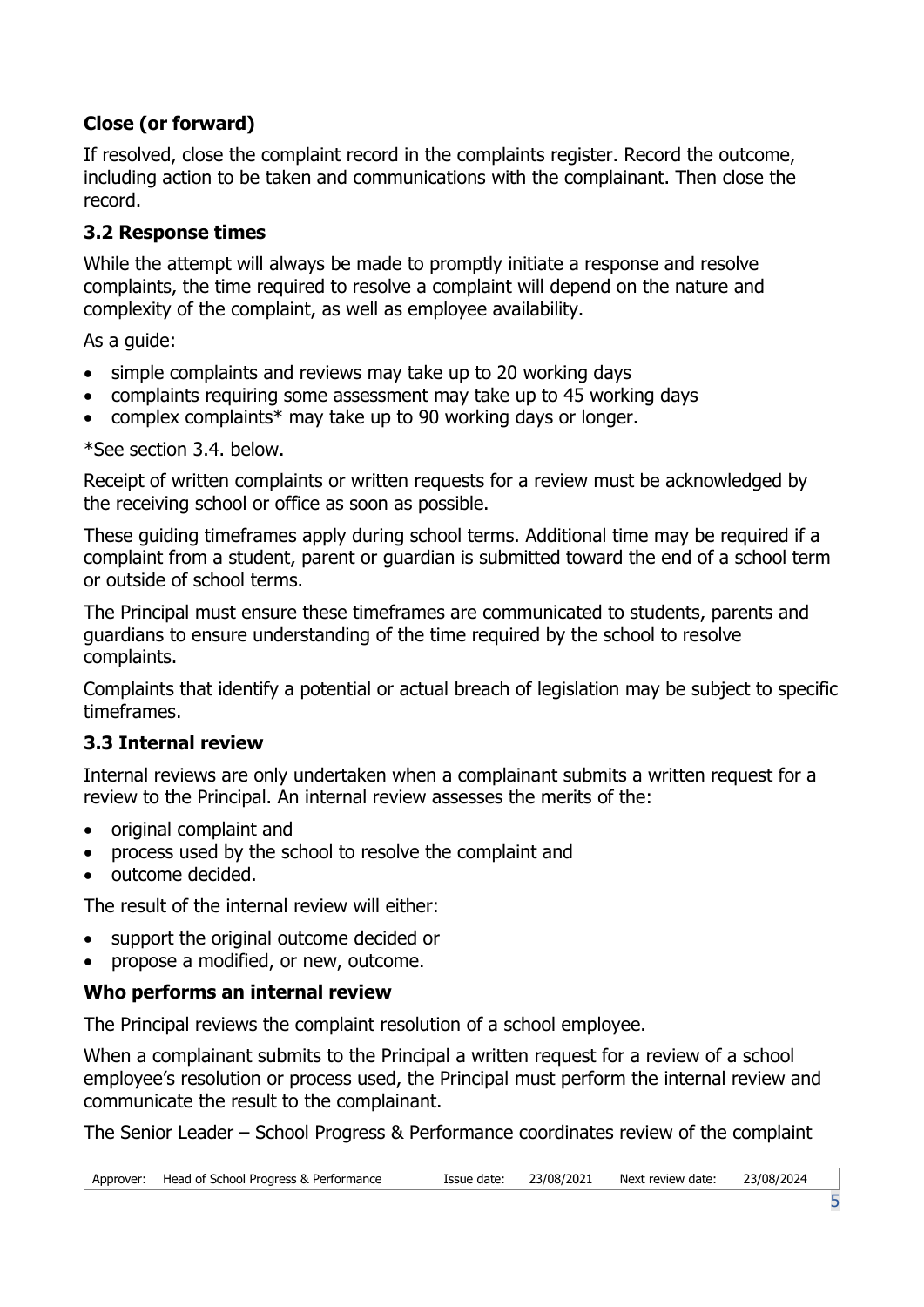resolution of a Principal.

When a complainant submits to the Principal a written request for a review of a Principal's resolution or process used, the Senior Leader – School Progress & Performance must coordinate the internal review in consultation with the Head of School Progress & Performance. A nominated BCE employee communicates the result to the complainant.

# **3.4 Complex complaints**

A complaint is complex when it:

- raises several distinct matters or significant system-wide issues
- requires legal advice or advice from an external third party
- involves an issue that is notifiable under legislation
- requires the involvement of a BCEO business area.

Principals must liaise with the Senior Leader – School Progress & Performance on complex complaints. If required, the Senior Leader – School Progress & Performance liaises with the Head of School Progress & Performance to determine capacity and appropriate action.

Complaints about a Senior Leader must be forwarded to the Head of School Progress & Performance.

### **3.5 Unreasonable complainant conduct**

Unreasonable complainant conduct involves actions or behaviours which raise significant health, safety, resources, or equity issues for BCE. Responses to unreasonable complainant conduct include:

- not processing the complaint
- closing the complaint
- referring the matter to police.

### **4. PERFORMANCE**

Implementation of this procedure is monitored as part of school compliance processes.

# **5. REFERENCES AND DEFINITIONS**

### **5.1 References**

- Catholic Education Archdiocese of Brisbane Code of Conduct
- Education (Accreditation of Non-State Schools) Act 2017 (Qld)
- Education (Accreditation of Non-State Schools) Regulation 2017 (QLD)
- Privacy Act 1988 (Cth)
- Privacy statement (BCE website)
- Whistleblower policy.

### **5.2 Definitions**

| Complaint   | An expression of dissatisfaction about a service,                                                      |
|-------------|--------------------------------------------------------------------------------------------------------|
|             | decision or action of a BCE employee.                                                                  |
| Complainant | A student, parent or guardian directly affected by a<br>service, decision or action of a BCE employee. |